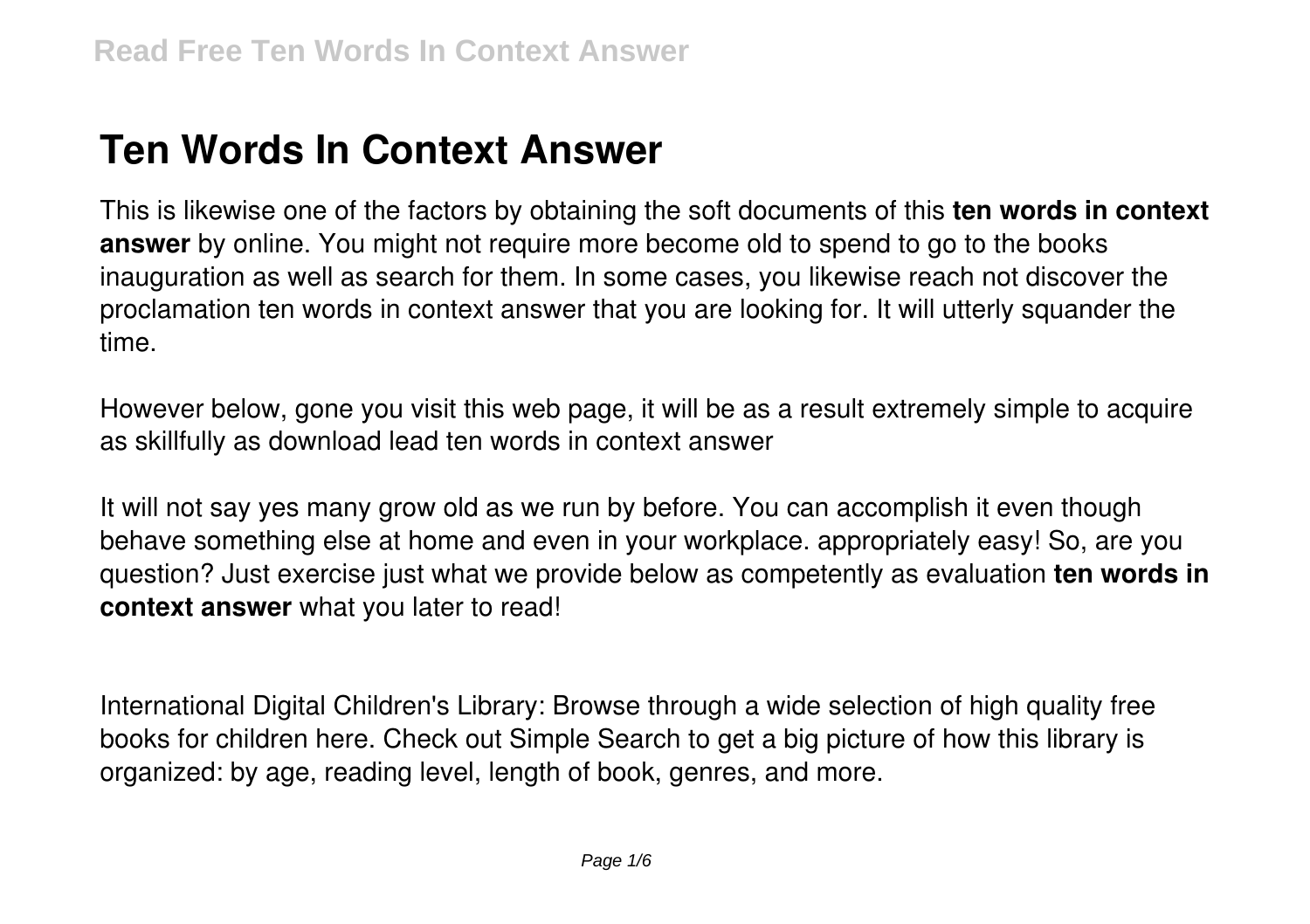# **Unit 1 Chapter 3 - Ten Words in Context 16 ambiguous inane ...**

Unformatted text preview: Ten Words in Context In the space provided, write the letter of the meaning closest to that of each boldfaced word. Use the context of the sentences to help you ?gure out each word's meaning. 1 bolster ° The front porch was sagging,...

### **Chapter 7 - Ten Words in Context In the space provided ...**

Chapter 8 (1) - Ten Words in Context In the space provided write the letter of the meaning closest to that of each boldfaced word Use the context of the Chapter 8 (1) - Ten Words in Context In the space provided...

### **ten words in context 1 Flashcards and Study Sets | Quizlet**

Learn ten words in context with free interactive flashcards. Choose from 500 different sets of ten words in context flashcards on Quizlet.

# **Chapter 1 - Chapter 1 Chapter 2 Ten Words in Context In ...**

Unformatted text preview: Ten Words in Context 16 ambiguous inane I dissident ' ' juxtapose embellish lethargy fritter sporadic inadvertent subsidize In the space provided, write the letter of the meaning closest to that of each boldfaced word.

### **Can somebody help me with Chapter 15 ... - answers.yahoo.com**

Ten Words in Context indigenous liability prolific reinstate superfluous In the space provided, write the letter of the meaning closest to that of each boldfaced word. Use the context of the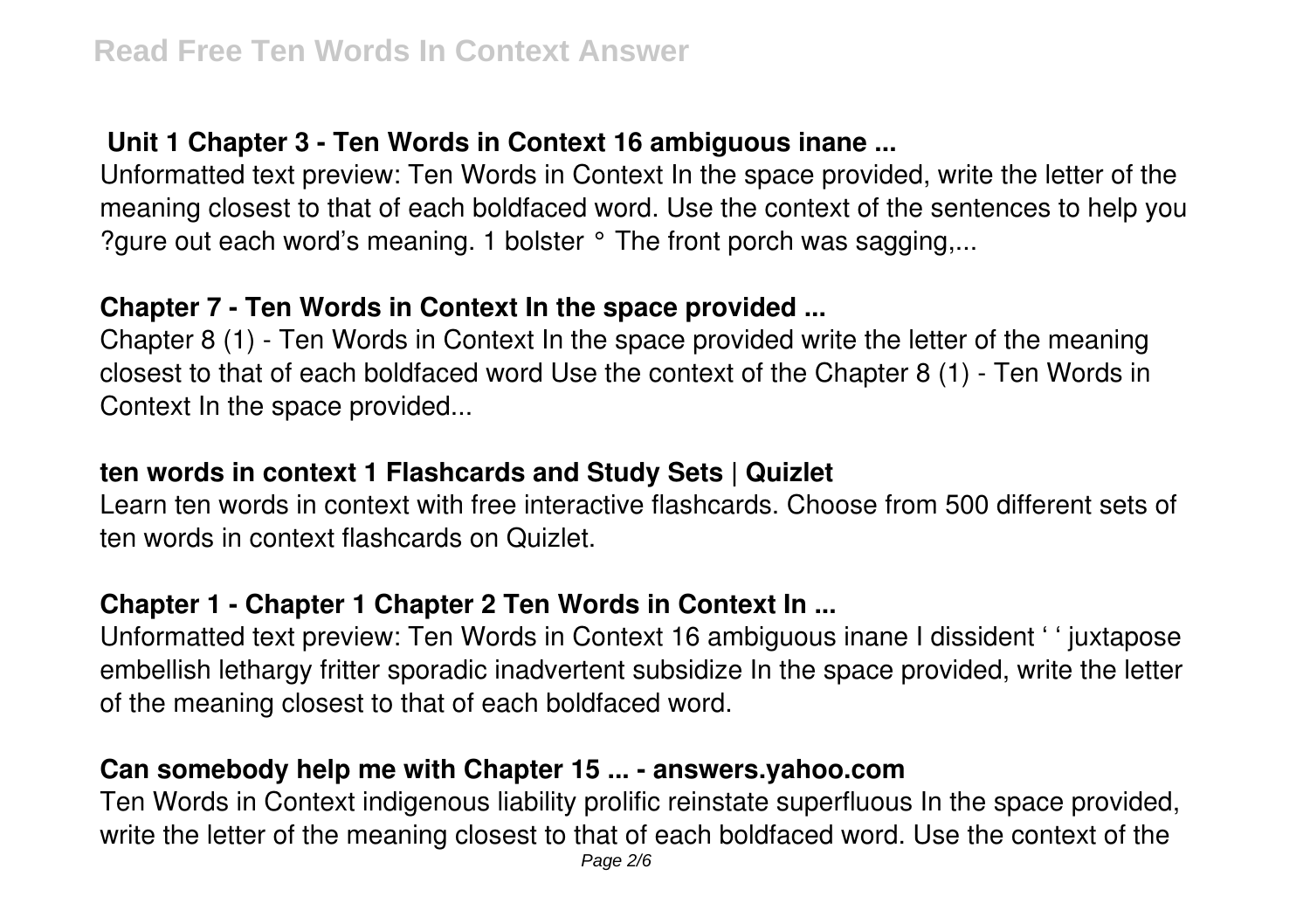sentences to help you figure out each word's meaning. 1 clandestine (klän-dës 'tin) -adjective Clandestine means 2 contingency (kon-tïn ' jon-së) -noun

#### **ten words in context chapter 2 Flashcards and ... - Quizlet**

Learn ten words in context 1 with free interactive flashcards. Choose from 500 different sets of ten words in context 1 flashcards on Quizlet.

#### **www.lcps.org**

Unformatted text preview: CHAPTER Ten; Words in Context In the space provided, write the letter of the meaning closest to that of each boldfaced word. Use the context of the sentences to help you ?gure out each word's meaning. 1 berate a Nick's mother often berates him. And when she isn't yelling at him, she (bé—rat' ) ignores him.

#### **Ten Words In Context Answer**

Learn ten words in context chapter 2 with free interactive flashcards. Choose from 500 different sets of ten words in context chapter 2 flashcards on Quizlet.

### **Chapter 1 Ten Words in Context Flashcards | Quizlet**

Answers to Vocabulary Chapter #7 (p. 42 – 45) "Ten Words in Context" B C A C A A C A C C "Matching Words with Definitions" superficial contrary transition scapegoat concede deter disclose denounce sustain conservative "Sentence Check 1" scapegoat sustain denounce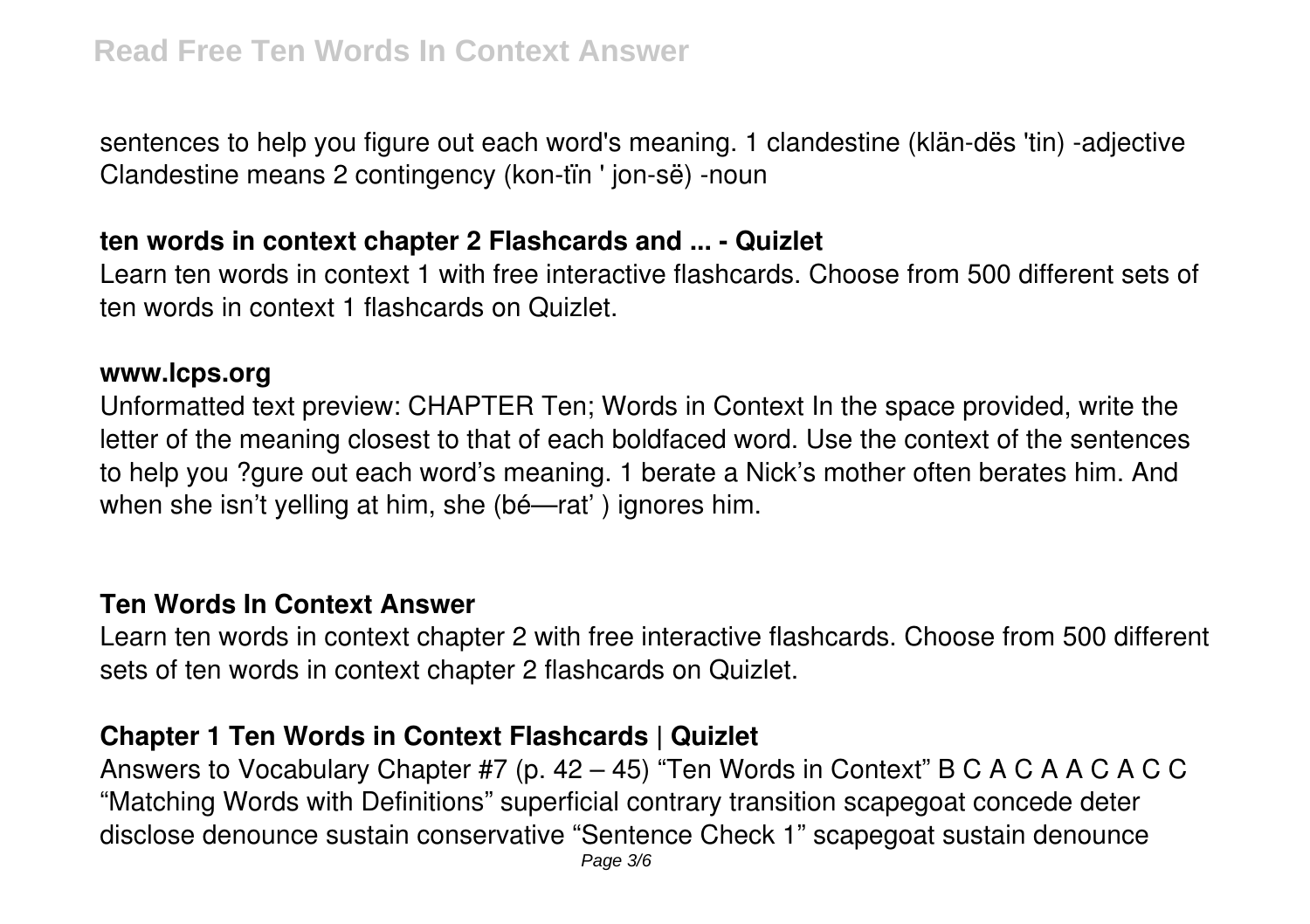concede deter superficial disclose transition contrary conservative ...

### **www.lcps.org**

Subject: Image Created Date: 5/11/2012 12:48:19 PM

# **Chapter 4 - CHAPTER Ten Words in Context In the space ...**

Ten Words in Context optimum ostentatious scrupulous sensory vicarious In the space provided, write the letter of the meaning closest to that of each boldfaced word. Use the context of the sentences to help you figure out each word's meaning. 1 detriment (dë tro-mont) -noun Detriment means 2 dexterous (dëks 'tor-os) -adjective Dexterous means

#### **www.quia.com**

Unformatted text preview: Chapter 1 Chapter 2 Ten Words in Context In the space provided, write the letter of the meaning closest to that of each boldfaced word. Use the context of the sentences to help you ?gure out each word's meaning. 1 detriment (d5 'tr9~ment) ~n0un c Detriment means 2 dexterous (déks 'tar—es) —adjective c L Dexterous means 3 discretion (di'skrésh ' an) —n0un L Discretion means 4 facetious (fa—sé ' shes) ~adjective c Facetious means 5 gregarious ...

# **Vocabulary - Mrs. Landreth's Class**

Vocabulary Worksheets help students learn new vocabulary in the context of the grammar covered in the tables of contents of the Azar textbooks or any comparable syllabus. An Answer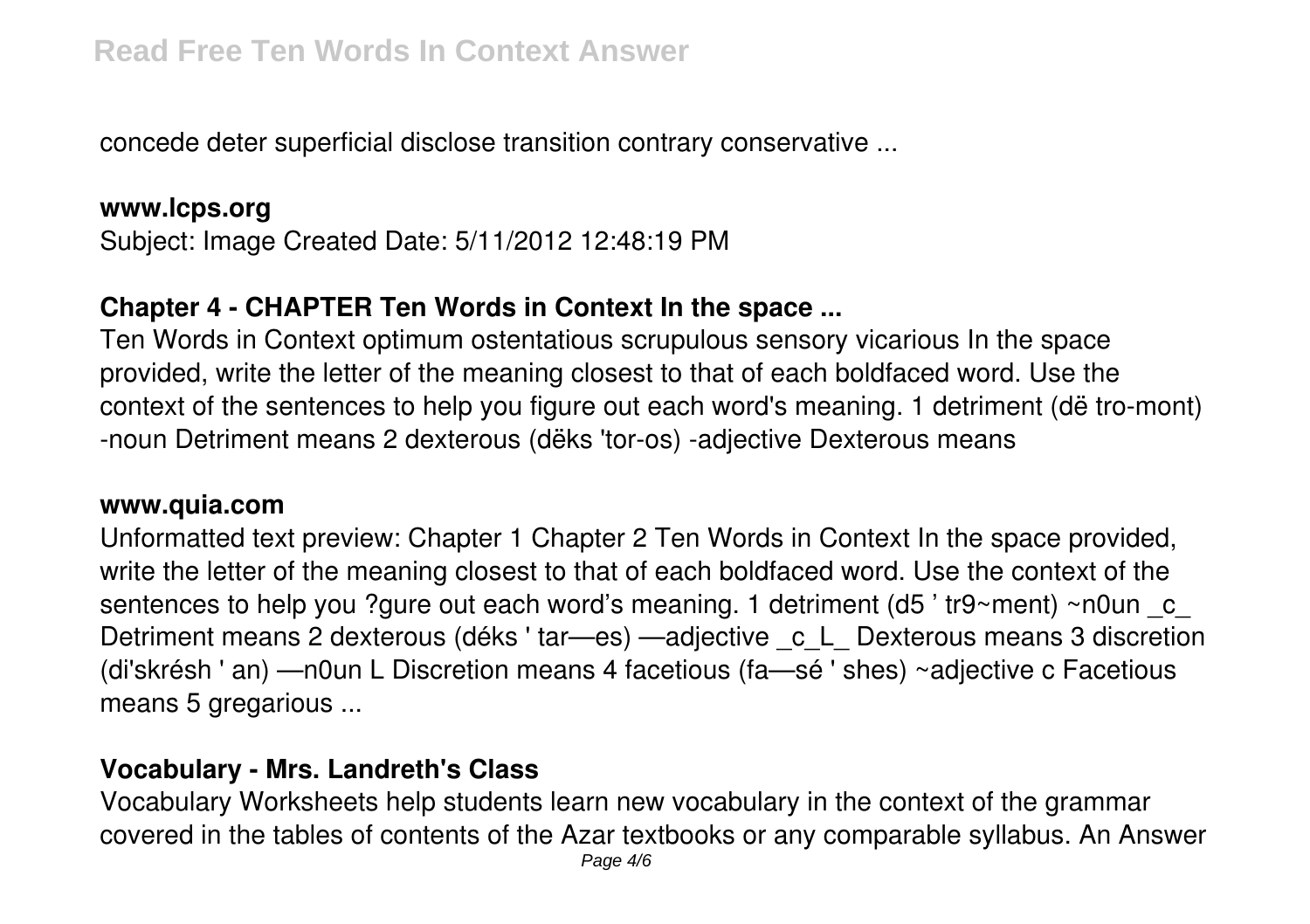Key and Word List for target vocabulary are provided for each chapter.

### **Chapter 8 (1) - Ten Words in Context In the space provided ...**

here are the words in order: first part. 1. Supercilious. 2. heed . 3. indigent. 4. callous. 5. usurp. 6. Evanescent. 7. paragon . 8. steadfast. 9. desecrate. 10. provincial. second part. 1....

### **ten words in context Flashcards and Study Sets | Quizlet**

Start studying Chapter 1 Ten Words in Context. Learn vocabulary, terms, and more with flashcards, games, and other study tools.

#### **www.lcps.org**

Vocabulary. Chapter 1 - Ten Words in Context. Chapters 1 & 2 Quizlet. Chapter 1 - Matching Words. Chapter 1 - Sentence Check 1. Chapter 1 - Nonlinguistic Representations. ... Ten Words in Context. Chapter 15 - Sentence Check 1. Chapter 15 - Matching Words with Definitions. Chapter 15 - Sentence Check 2.

### **Vocabulary Worksheets - AzarGrammar.com**

Ten Word Parts in Context a-, an- bibl-, biblio- fid -ism nov pan- prim, prime rect sym-, syn- ver Figure out the meanings of the following ten word parts by looking closely and carefully at the context in which they appear. Then, in the space provided, write the letter of the meaning closest to that of each word part. 1 an.